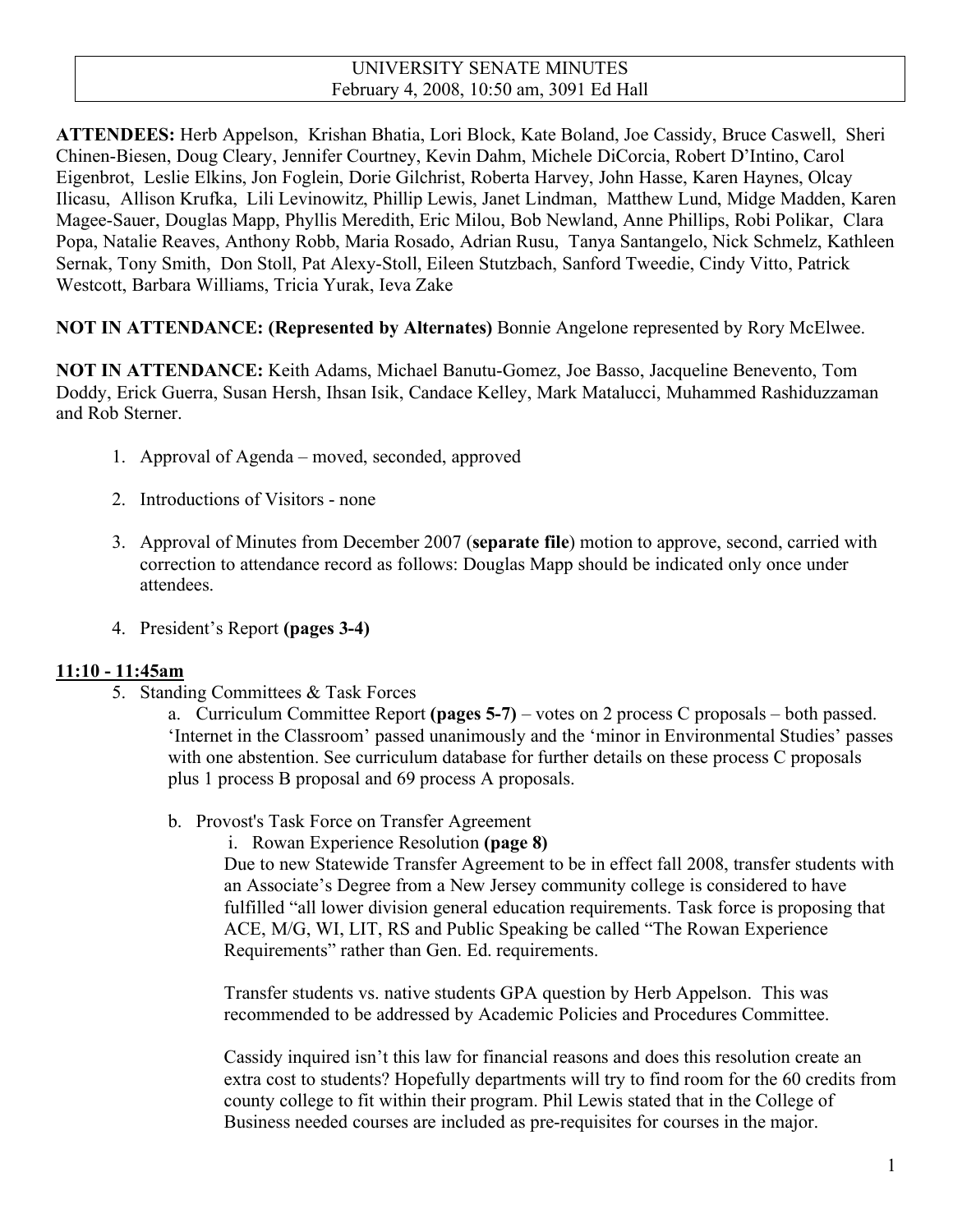See page 7 for first reading only. Senators should bring this back to their department for feedback.

ii. Resolution Clarifying the Status of Required General Education Courses under the Comprehensive Statewide Transfer Agreement **(page 9)**

Using Physics major as an example – Need Chem. I and II for Physics major. Get rid of current subcategories of Gen. Ed and Major Requirements. In the University Undergraduate Catalog just call them Required Courses. Provost's office is supportive of this. Make changes in catalog to just a list of Required Courses.

First reading only. Senators should bring back to department for feedback.

- c. Technological Resources Committee
	- i. Resolution for Banner Course registration Service **(page 10)** The University Senate recommends that course descriptions printed in the catalog become available via Banner Self Service for each course offered during registration. Course descriptions should be available as a one-click link.
- 6. Academic Integrity Task Force http://blogs.rowan.edu/aipolicy Barbara is at a conference in New Orleans. See draft on the web, click to download, read and give feedback, can post comments on the blog.
- 7. Old Business
	- a. Counseling Resolution **(page 11)** Eileen motion approved, seconded, passed.
	- b. Resolution to Alter the Function of "Professor's Permission To Override A Closed Course" Form **(page 12)** – motion approved, seconded, passed.
	- c. Resolution Concerning Instructor Changes to Syllabi After Distribution **(page 13)** While making changes to the syllabus after it is distributed is highly discouraged, in cases where alterations are unavoidable, the instructor must inform students in writing ( paper, WebCT, or e-mail are acceptable forms) in an expeditious manner. Web CT may need to be changed to Blackboard or something more generic. Motion approved and seconded. Discussion followed. Unfriendly amendment made by Herb Appelson to change *must* to *should.* Motion on the amendment denied, 9 in favor, 35 opposed, 3 abstentions. Resolution passed with majority support.
- 8. New Business none. Reminder get all classroom deficiencies to Eric by e-mail today.
- 9. Adjournment motion made and passed.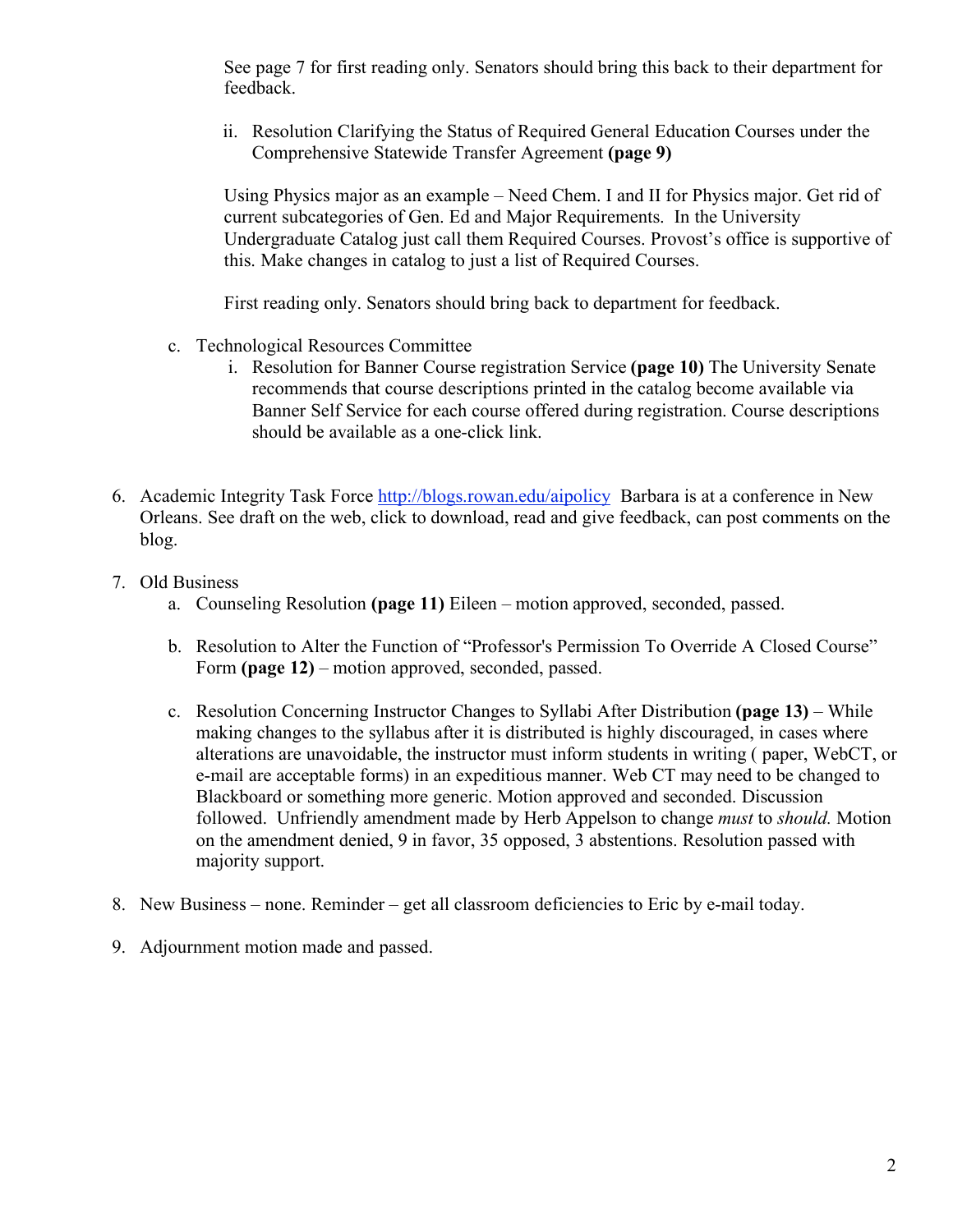1. Rooms, Furniture, & Scheduling Update – Eric and Karen Siefring have met with the President regarding this problem. By this afternoon, send Eric your list of classrooms that have inadequacies. President has agreed to tour these rooms and offer solutions to the problems this semester. Farish want to visit "inappropriate" rooms – send Eric your rooms that are not appropriate.

Scheduling Software Committee Charge and Composition: Bob Cart (Chair), Susan Bowman (FPA), Richard Fopeano (EDU), Cindi Hasit (Provost's Fellow), Phil Lewis (BUS/AFT), Walt Martin (Student Affairs), Jeff Maxson (COM), Bob Newland (Senate), Hieu Nguyen (LAS), James Newell (Associate Provost), Joe Orlins (Facilities), Cathy Parrish (LAS), Steve Chen (ENG) Scheduling task force – charge on pink page handed out today.

- a. Bob Newland is our Senate representative. Calls for a minimal percentage of classes to be scheduled on Fridays and before 10 AM. Should we respond to this charge?
- b. Fall 08 schedule Update: First draft of "scheduling issues" Feb  $13<sup>th</sup>$
- 2. CPCE Dean Search Sosa is the new Dean of CPCE

3. Light rail presentation by John Hasse - sponsored by Senate - 2/13/08, 10:50 am - Rowan Hall Pass this info on to departments and encourage attendance. This is something we need. Conflicts with LAS meeting.

4. Chairperson Council & Senate Working Group on developing criteria for retaining low enrolled courses (Roberta Harvey, Skeffington Thomas, Cathy Parrish, Lorin Arnold, Rick Dammers) Thank you to these people.

5. Senate Climate Survey via Survey Monkey

Should be out next week. To collect longitudinal data, do not need to log in so we will not be tracked as to who completed the survey.

6. Senate Constitution Revision Vote – via Banner (Start: Feb 11, End: Feb 25) First time to use Banner to do this vote. Start Feb  $11<sup>th</sup>$  given two weeks to vote – notice to only unit members. Announcement will come out next Monday, needs 50% to pass. Can't track who has voted, but can tell how many have voted.

- 7. Freshmen move in on Saturday Aug. 30, 2008; Convocation on Sunday August 31<sup>st</sup>; Convocation to the Sunday of "Welcome Weekend" and remove the Barnes and Lindback awards, along with the research awards, to a revitalized Rowan Day starting in 2008-09 Not 100% final yet – tell Eric if you or department have a strong reaction about this.
- 8. RU Engaged: Interactive conversations that focuses on your role in shaping our shared future (inform, involve and inspire).
	- a. January 29, 2008, 3:00 p.m., Eynon Ballroom
	- b. February 25, 2008, 11:00 a.m., Eynon Ballroom (Senate Exec conflict)
	- c. March 26, 2008, 9:00 a.m., Eynon Ballroom
	- d. April 18, 2008, 2:00 p.m., Townhouse Community Center First session was well attended.
- 9. Keep Rowan Safe Website: http://www.billandsonia.com/keeprowansafe/?cat=9 Be aware, Eric showed it on the screen, site is getting a lot of hits and lots of press coverage.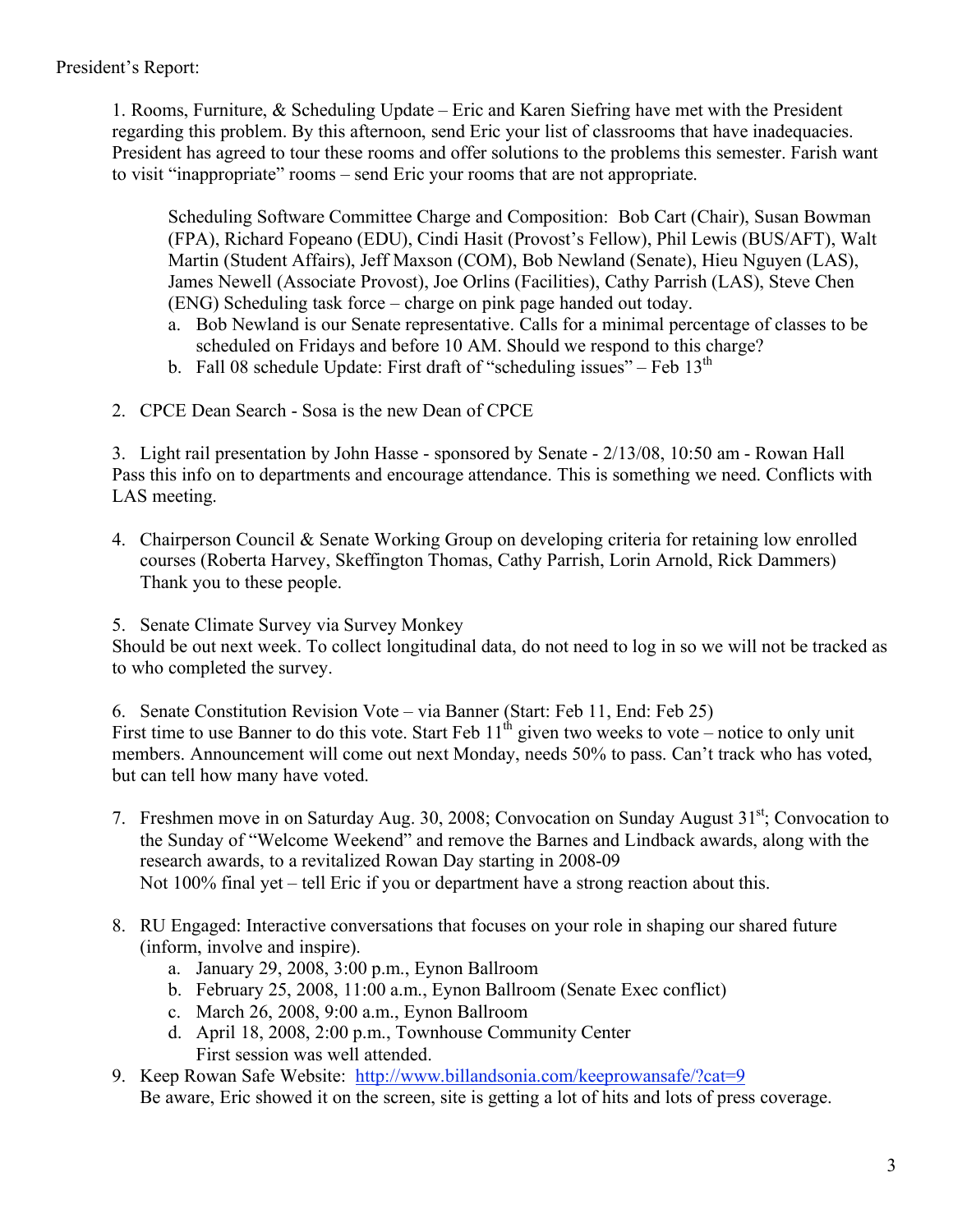- 10. College of Business Dean Search (Remaining Candidates) Not giving much lead time on interview schedule for COB Dean candidates. Two more to come.
	- a. Dr. James Emore, 6-Feb-08, Senate time is 3:30-4pm (Rob 227)
	- b. Dr. Niranjan Pati, 8-Feb-08, Senate time is 3:30-4pm (Provost Conf Room)
- 11. Final Event in the Summit Commemorations Symposium on Nuclear Nonproliferation and Global Politics, Friday April 11 at 4:30 in Pfleeger. Tickets requests for **classes** must be submitted to Dottie Comer, comer@rowan.edu, by Wednesday March  $12<sup>th</sup>$  with the class and number of students who will be attending. Tickets will be made available to the campus community and the public the following week.
- 12. 360 Review of Dean Harper available at: http://www.rowan.edu/colleges/las/360degreeevaluation.html to read the results.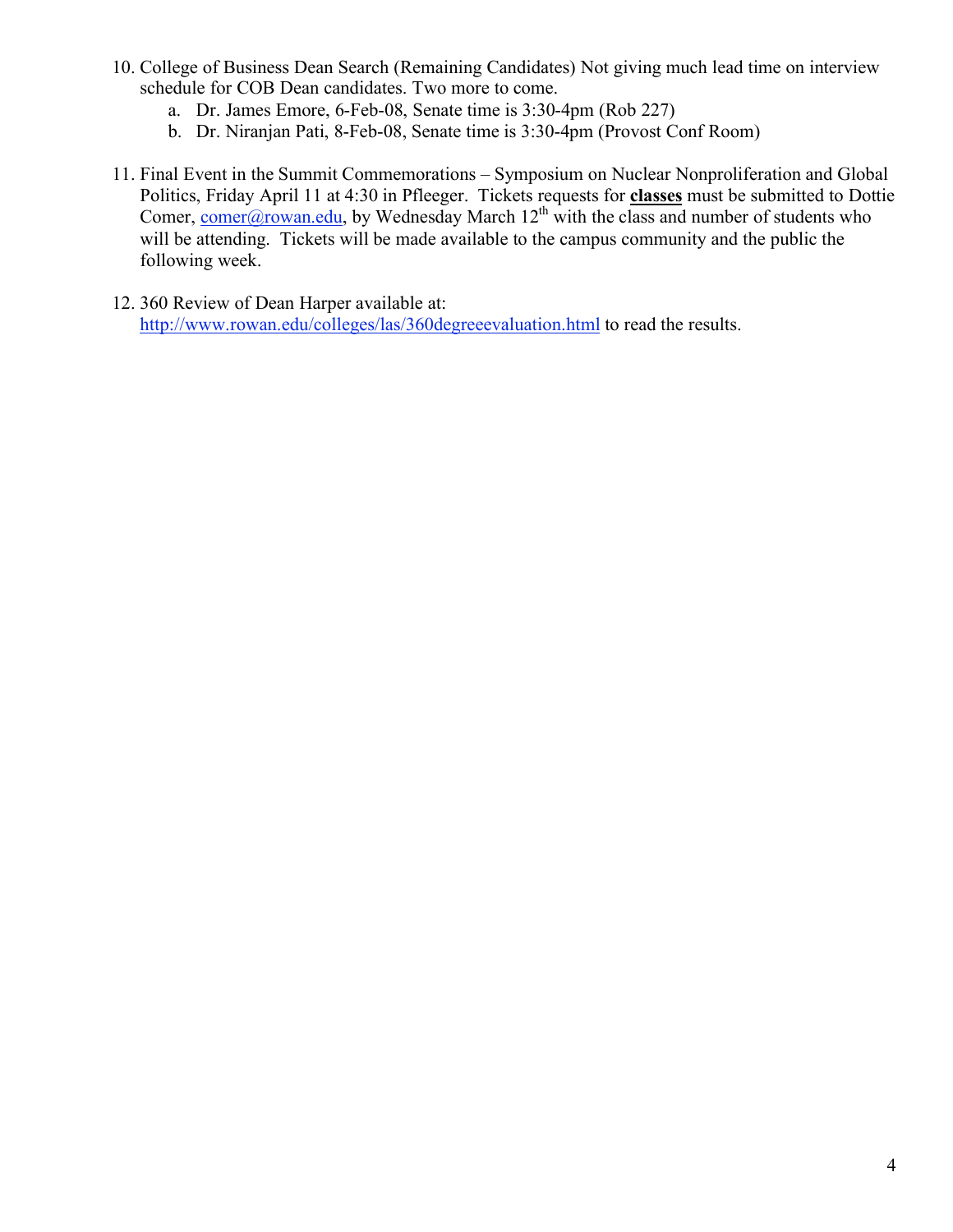# **Report of the Senate Curriculum Committee – February 4, 2008** Prepared by Kevin Dahm

Process C:

| SCC#      | College           | Title                          | Department        |
|-----------|-------------------|--------------------------------|-------------------|
| 07-08-352 | Education         | Internet in the Classroom      | Ed Leadership     |
| 07-08-912 | Interdisciplinary | Minor in Environmental Studies | Interdisciplinary |

#### Process B:

n

| SCC#      | College | <b>Title</b>                                                           | Department |
|-----------|---------|------------------------------------------------------------------------|------------|
| 07-08-701 | LAS     | Add WI designation, change prereqs:<br>Advanced Research in Psychology | Psychology |

| Process A:        |                 |                                                                                                      |                    |
|-------------------|-----------------|------------------------------------------------------------------------------------------------------|--------------------|
| $SC\overline{C#}$ | College         | <b>Title</b>                                                                                         | <b>Department</b>  |
| $06 - 07 - 117$   | <b>Business</b> | Marketing Communication and Promotion                                                                | Marketing          |
| $07 - 08 - 100$   | <b>Business</b> | Chg Prereqs: Human Resource Information Systems                                                      | Mgmt/MIS           |
| 07-08-101         | <b>Business</b> | Designate Human Resource Information Systems as MIS<br>elective                                      | Mgmt/MIS           |
| 07-08-104         | <b>Business</b> | Chg Prereqs: Managerial Accounting                                                                   | Accounting/Finance |
| 07-08-105         | <b>Business</b> | Chg Prereqs: Principles of Finance                                                                   | Accounting/Finance |
| 07-08-106         | <b>Business</b> | New Course Proposal: MBA Supervised Internship                                                       | Mgmt/MIS           |
| 07-08-112         | <b>Business</b> | New Course Proposal: Professional, Legal and Managerial<br>Responsibilities                          | Mgmt/MIS           |
| $07 - 08 - 116$   | <b>Business</b> | New Course Proposal: Business Practicum                                                              | Mgmt/MIS           |
| 07-08-117         | <b>Business</b> | New Course: Managing Engineering Teams                                                               | Mgmt/MIS           |
| $07 - 08 - 120$   | <b>Business</b> | Chg Prereqs/Coreqs: Business Management Simulation                                                   | Mgmt/MIS           |
| 07-08-121         | <b>Business</b> | Change catalog description $&$ remove semester designation<br>for Business Systems                   | Mgmt/MIS           |
| 07-08-123         | <b>Business</b> | Remove semester designation-Advanced Database<br>Management                                          | Mgmt/MIS           |
| $07 - 08 - 124$   | <b>Business</b> | Remove semester designation-MIS Capstone Experience                                                  | Mgmt/MIS           |
| $07 - 08 - 125$   | <b>Business</b> | Change in prereqs & remove semester designation-Design<br>of Database Systems                        | Mgmt/MIS           |
| $07 - 08 - 126$   | <b>Business</b> | Remove semester designation-Seminar in MIS                                                           | Mgmt/MIS           |
| 07-08-127         | <b>Business</b> | Change catalog description & remove semester designation-<br><b>Information Systems Perspectives</b> | Mgmt/MIS           |
| $07 - 08 - 130$   | <b>Busienss</b> | Changes in prerequisite-Graduate Int'l Marketing                                                     | Marketing          |
| $07 - 08 - 133$   | <b>Business</b> | The Marketing Plan                                                                                   | Marketing          |
| $07 - 08 - 135$   | <b>Business</b> | Changes in BS in Marketing program                                                                   | Marketing          |
| 07-08-201         | Communicatio    | Public Opinion                                                                                       | PR/Advertising     |
| 07-08-206         | Communicatio    | Writing Basics in PR/Advertising                                                                     | PR/Advertising     |
| 07-08-207         | Communicatio    | Integrated Marketing Communication Planning (online)                                                 | PR/Advertising     |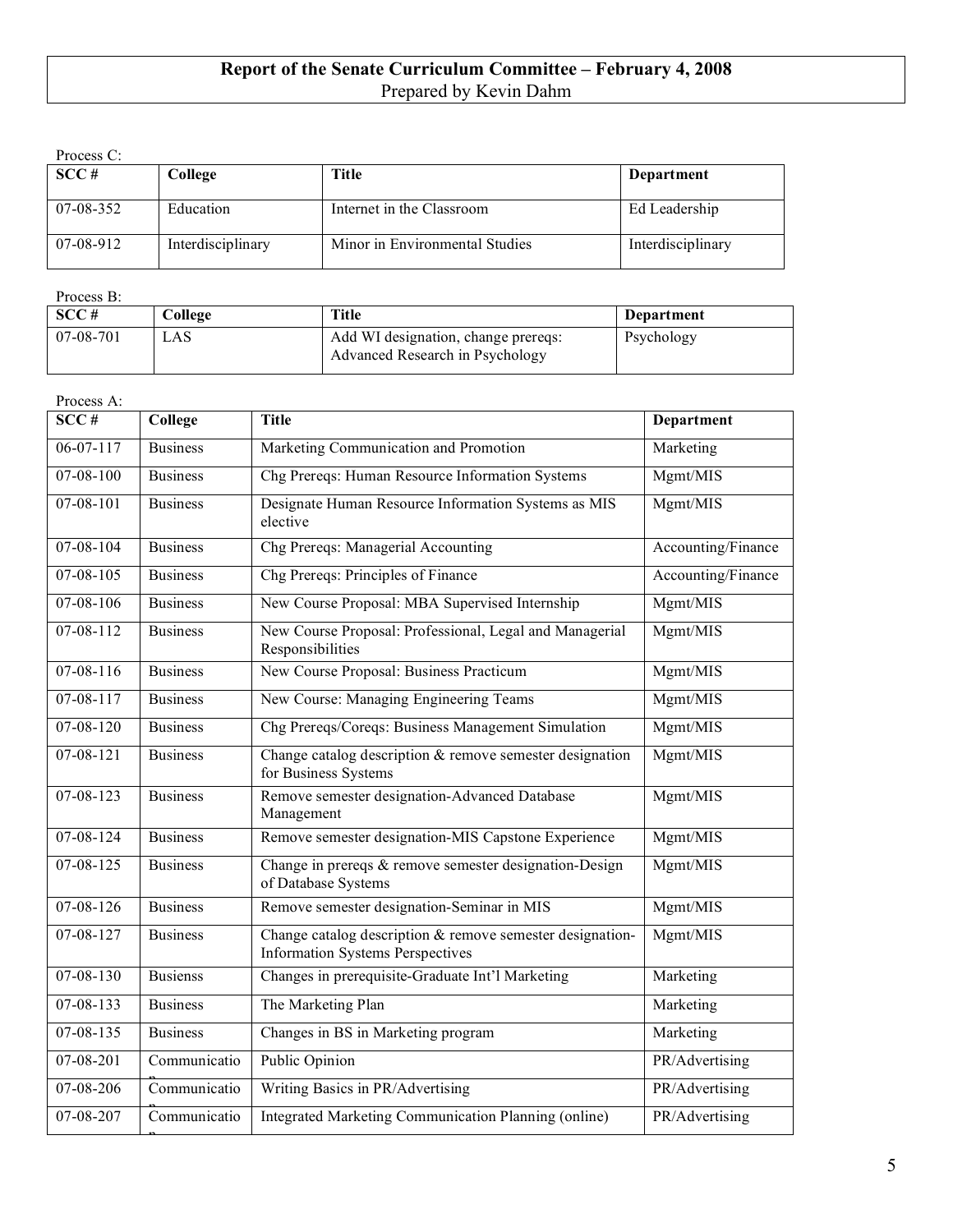| 07-08-208               | Communicatio | Persuasion Writing for IMC (online)                                             | PR/Advertising |
|-------------------------|--------------|---------------------------------------------------------------------------------|----------------|
| 07-08-209               | Communicatio | Computer Mediated Communication (online)                                        | PR/Advertising |
| $07 - 08 - 211$         | Communicatio | Journalism Field Experience III                                                 | Journalism     |
| 07-08-212               | Communicatio | Journalism Practicum II                                                         | Journalism     |
| 07-08-214               | Communicatio | Prereq Change - Broadcast Journalism                                            | Journalism     |
| 07-08-313               | Education    | Revised credit load-Pathology & Evaluation of Orthopedic<br>Injuries            | <b>HES</b>     |
| $07 - 08 - 314$         | Education    | Revised credit load-Pathology & Evaluation of Orthopedic<br>Injuries II         | <b>HES</b>     |
| 07-08-315               | Education    | Revise credit load-Therapeutic Modalities in Athletic<br>Training               | <b>HES</b>     |
| 07-08-316               | Education    | Revise credit load-Therapeutic Exercises in Athletic<br>Training                | <b>HES</b>     |
| 07-08-317               | Education    | Pathology & Evaluation of Orthopedic Injuries I-Lab<br>Experience               | <b>HES</b>     |
| 07-08-318               | Education    | Pathology & Evaluation of Orthopedic Injuries II-Lab<br>Experience              | <b>HES</b>     |
| 07-08-319               | Education    | Therapeutic Modalities in Athletic Training-Lab<br>Experiences                  | <b>HES</b>     |
| 07-08-320               | Education    | Therapeutic Exercises in Athletic Training-Lab Experiences                      | <b>HES</b>     |
| 07-08-323               | Education    | Rhythmic Activities and Forms                                                   | <b>HES</b>     |
| $\overline{07}$ -08-325 | Education    | Structure and Function of the Human Body I                                      | <b>HES</b>     |
| 07-08-326               | Education    | Foundations of Fitness and Motor Development                                    | <b>HES</b>     |
| 07-08-328               | Education    | <b>Elementary Physical Education Activities</b>                                 | <b>HES</b>     |
| 07-08-330               | Education    | Exercise Physiology (with lab)                                                  | <b>HES</b>     |
| $07 - 08 - 331$         | Education    | Technology & Assessment in Health and Exercise Science                          | <b>HES</b>     |
| 07-08-332               | Education    | Field Experience in Teaching Health and Physical<br>Education                   | <b>HES</b>     |
| 07-08-333               | Education    | <b>Adapted Physical Education</b>                                               | <b>HES</b>     |
| 07-08-334               | Education    | Clinical Practice in Health and Physical Education,<br>Elementary               | <b>HES</b>     |
| 07-08-335               | Education    | Clinical Practice in Health and Physical Education,<br>Secondary                | <b>HES</b>     |
| 07-08-336               | Education    | Clinical Seminar in Health and Physical Education                               | <b>HES</b>     |
| 07-08-337               | Education    | Teaching Concepts of Health Education I                                         | <b>HES</b>     |
| 07-08-338               | Education    | Teaching Concepts of Health Education II                                        | <b>HES</b>     |
| 07-08-339               | Education    | Driver Education Concepts and Theory Endorsement                                | <b>HES</b>     |
| 07-08-340               | Education    | <b>Consumer Health Decisions</b>                                                | <b>HES</b>     |
| 07-08-342               | Education    | Clinical Experience in Athletic Training IV course<br>description & name change | <b>HES</b>     |
| 07-08-350               | Education    | Sociology Requirements of Elementary Educ majors                                | Elementary     |
| 07-08-400               | Engineering  | Requirements-Math & Physics courses                                             | Civil          |
| 07-08-413               | Engineering  | Structural Mechanics-U                                                          | Civil          |
| 07-08414                | Engineering  | Structural Mechanics-G                                                          | Civil          |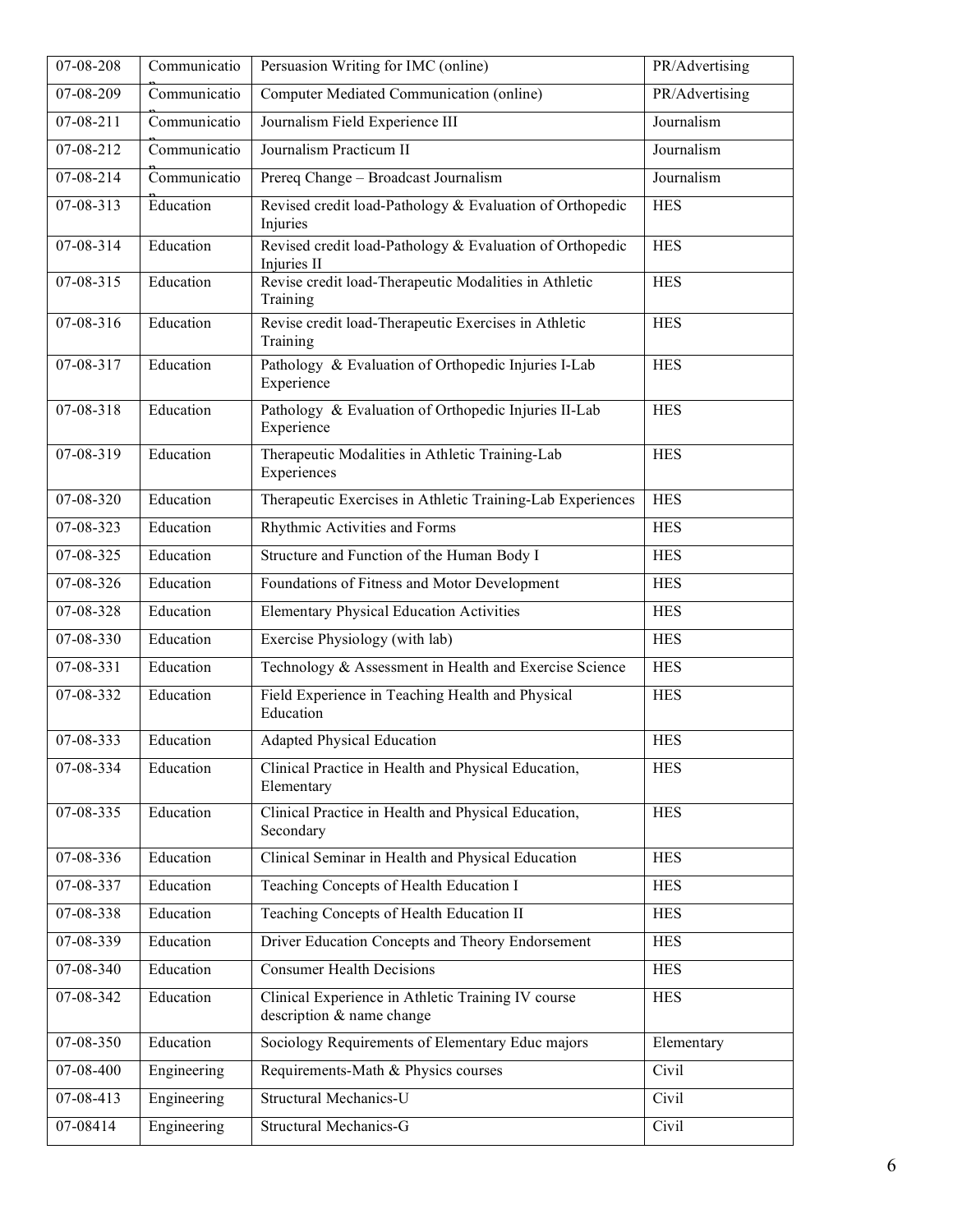| 07-08-415   | Engineering      | Fatigue and Fracture-U                                                             | Civil             |
|-------------|------------------|------------------------------------------------------------------------------------|-------------------|
| 07-08-416   | Engineering      | Fatigue and Fracture-G                                                             | Civil             |
| $07-08-601$ | LAS              | Reword course description-Special Topics                                           | Foreign Lang      |
| 07-08-603   | LAS              | <b>Islamist Movements</b>                                                          | History           |
| $07-08-604$ | LAS              | Course number changes                                                              | History           |
| 07-08-607   | LAS              | History major minor curricular changes                                             | History           |
| 07-08-608   | LAS              | World Mythology                                                                    | English           |
| 07-08-700   | LAS              | Advanced Research in Psychology-add WI designation,<br>change prereqs              | Psychology        |
| 07-08-703   | LAS              | Assessment I: Psychometrics, Evaluation & Treatment<br>Planning                    | Psychology        |
| 07-08-704   | LAS              | Assessment II: Assessment of Career/Vocational Interests,<br>Treatments & programs | Psychology        |
| 07-08-710   | LAS              | Psychopathology I: Diagnosis & Epidemiology                                        | Psychology        |
| 07-08-712   | LAS              | Introduction to Counseling                                                         | Psychology        |
| $07-08-713$ | LAS              | Legal, Ethical & Professional Issues in Counseling<br>Psychology                   | Psychology        |
| 07-08-911   | Interdisciplinar | <b>Environmental Impact Assessment</b>                                             | Interdisciplinary |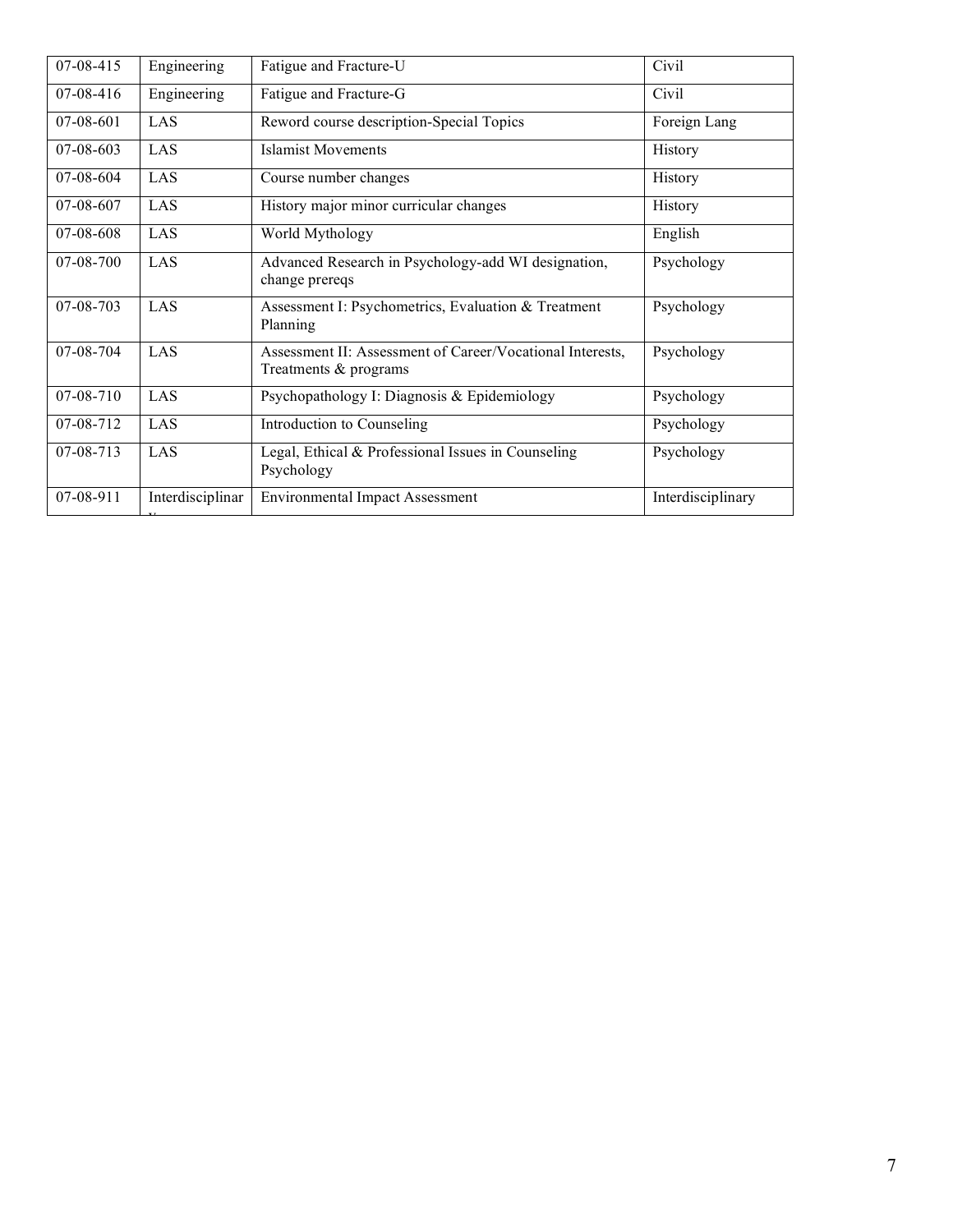# **Creation of all-University "Rowan Experience Requirements"**

Whereas: The state of New Jersey has signed the Automatic Statewide Transfer Agreement into law, effective the fall 2008 semester.

Whereas: The Transfer Agreement stipulates that a transfer student with an Associate's Degree from a New Jersey community college is considered to have fulfilled "all lower division general education requirements" towards a Bachelor's degree at any state university.

Whereas: A Multicultural/Global course, a Writing Intensive course, an Artistic and Creative Experience course, and a Literature Intensive course are vital components of the Rowan undergraduate experience, and the Transfer Agreement contains no specific requirement that such courses be taken within an Associate's Degree.

Whereas: The Transfer Agreement specifically requires a Public Speaking course for A.A. degrees, but not for A.S. degrees.

Therefore Be It Resolved:

The ACE, M/G, WI, LIT, RS and Public Speaking requirements will be termed "The Rowan Experience Requirements."

The new name will reflect the fact that these all-university requirements are essential components of Rowan's unique program, and will clarify the status of these requirements under the new law, ensuring that transfer students will understand that they need to fulfill these requirements, whether they hold Associate's degrees or not.

Be It Further Resolved:

- $\triangleright$  All students will be required to earn a combined total of 42 credits of General Education and Rowan Experience courses, in addition to meeting the minimum number of required credits in each individual course bank.
- $\triangleright$  The requirement that the Writing Intensive course MUST be taken at Rowan will remain.
- $\triangleright$  The current practice of requiring Rowan Seminar only for freshmen will remain.
- $\triangleright$  The list of courses that carry the ACE, M/G, WI, RS, and LIT designations, and the process of adding these designations to new courses, will be unchanged.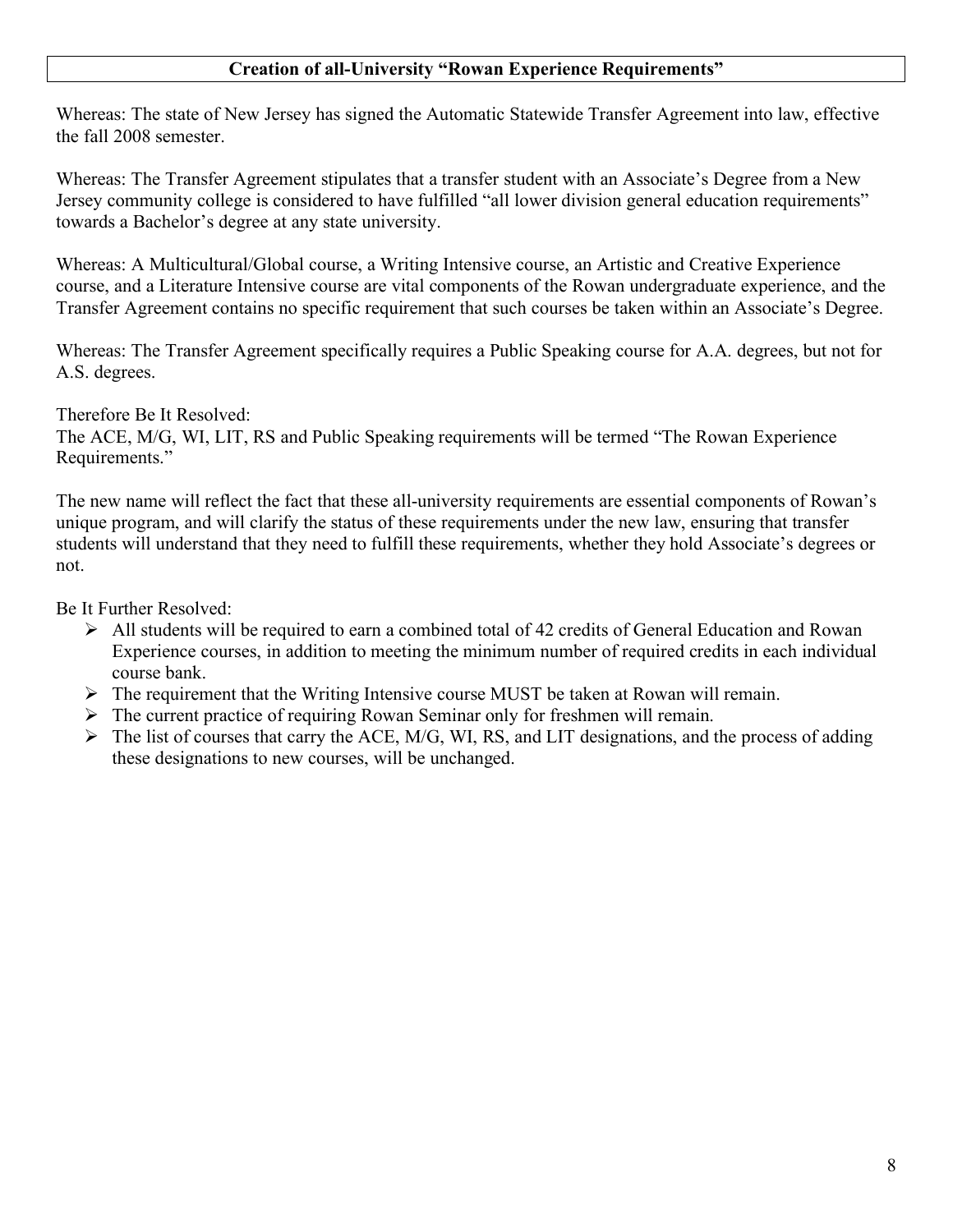### **Resolution Clarifying the Status of Required General Education Courses under the Comprehensive Statewide Transfer Agreement**

BACKGROUND: New Jersey has signed the Comprehensive Statewide Transfer Agreement into law effective September of 2008. The Transfer Agreement stipulates that a transfer student with an Associate's Degree from a New Jersey Community College is considered to have satisfied "all lower-division general education requirements" towards a Bachelor's Degree at a New Jersey state university.

This presents a source of potential confusion for programs that require SPECIFIC General Education courses. For example, the catalog description of the requirements for the B.S. in Physics currently reads in part:

# **General Education**

A. Communications

College Composition I College Composition II Public Speaking

B. Science and Math

Intro to Scientific Programming or Computer Science and Programming Calculus I Chemistry I Chemistry II

A person familiar with the Transfer Agreement might infer that because the requirements of Calculus I, Chemistry I, Chemistry II etc. are listed as "General Education," they would be waived for a transfer student holding an Associate's Degree.

The position of the Provost's Task Force on the Statewide Transfer Agreement is that because a transfer student with an Associate's Degree is by law considered to have fulfilled "all lower-division general education requirements," he/she is considered to have met the University-wide requirements of 7 credits of Math/Sci/C.S., 6 credits of History/Humanities/Language, 6 credits of composition, etc. However, such a student should NOT be exempted from taking specific courses that are required for degree. In the above example, a transfer student with an Associate's Degree is considered to have met the University-wide requirement of 7 credits of Math/Sci/C.S., but must still meet the requirements of the B.S. in Physics by taking Calculus I, Chemistry I, Chemistry II and one of the listed programming courses, unless equivalent courses were taken at the Community College.

It is also noted that the Transfer Agreement specifically states "It is the responsibility of the senior institutions *to make sure that their specific graduation requirements are clearly announced* in catalogs and other relevant materials."

THEREFORE, BE IT RESOLVED that all Degree programs are encouraged to revise their catalog descriptions as follows:

- ALL required courses, including major requirements and general education courses specifically required for graduation, are listed under a single heading, "Required courses."
- NO reference is made to "General Education Requirements" except a statement to the effect that "In addition to fulfilling the program requirements, all students are required to fulfill the university-wide General Education Requirements and Rowan Experience Requirements."

# BE IT FURTHER RESOLVED

The revisions described above are NOT considered Curriculum Changes and do not need to pass through the Senate Curriculum Process.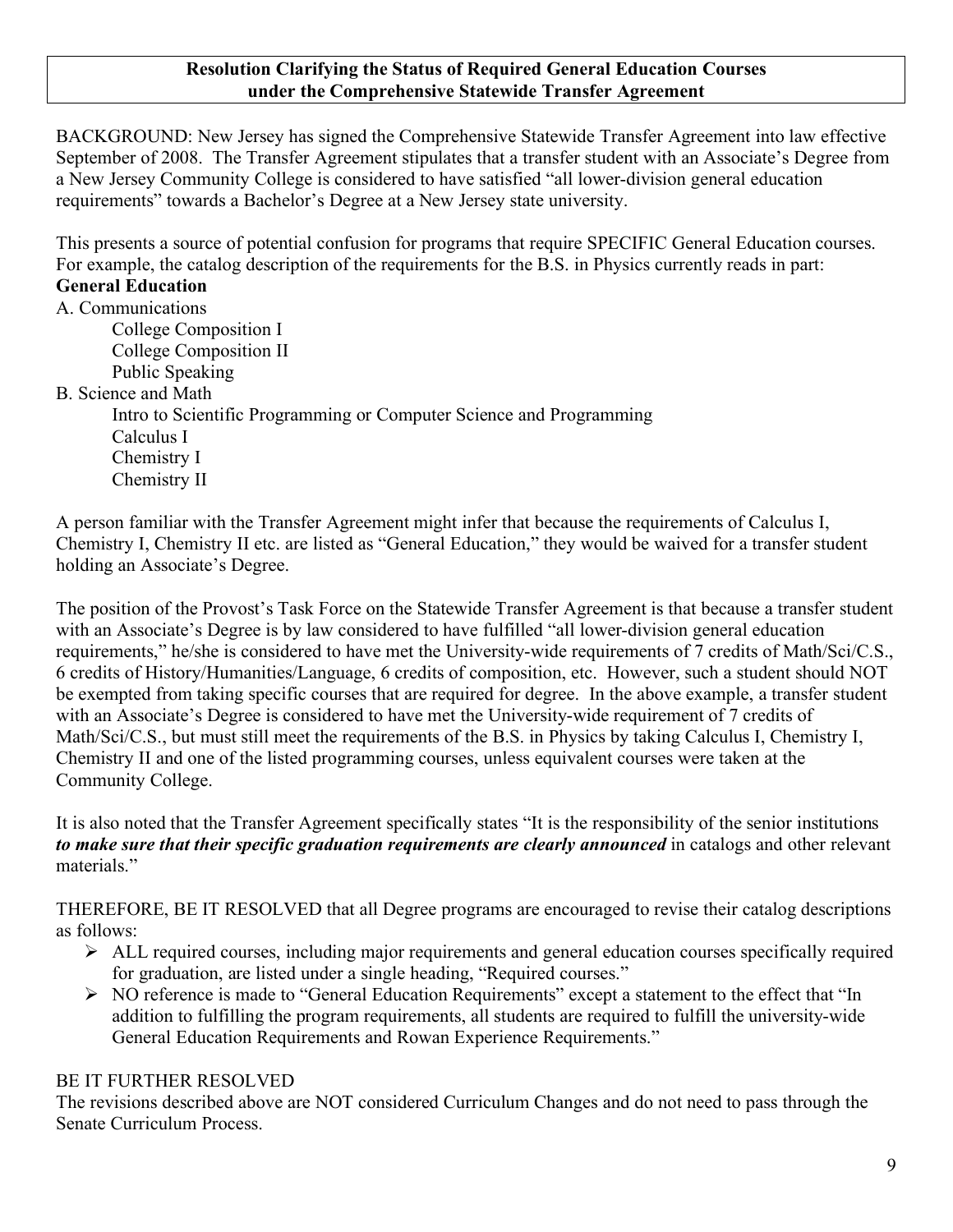# **Background/Context:**

All Rowan students register for courses using the Banner system.

## **Resolution:**

**Whereas:** the banner system provides the course number, place, days taught, the professor teaching the course (when known) and enrollment and

**Whereas**: no course description is available in the course registration process.

**Be it resolved that:** the University Senate recommends that course descriptions printed in the Course Catalog be made available via Banner Self Service for each course offered during the registration process. Course descriptions should be available as a "one click" link.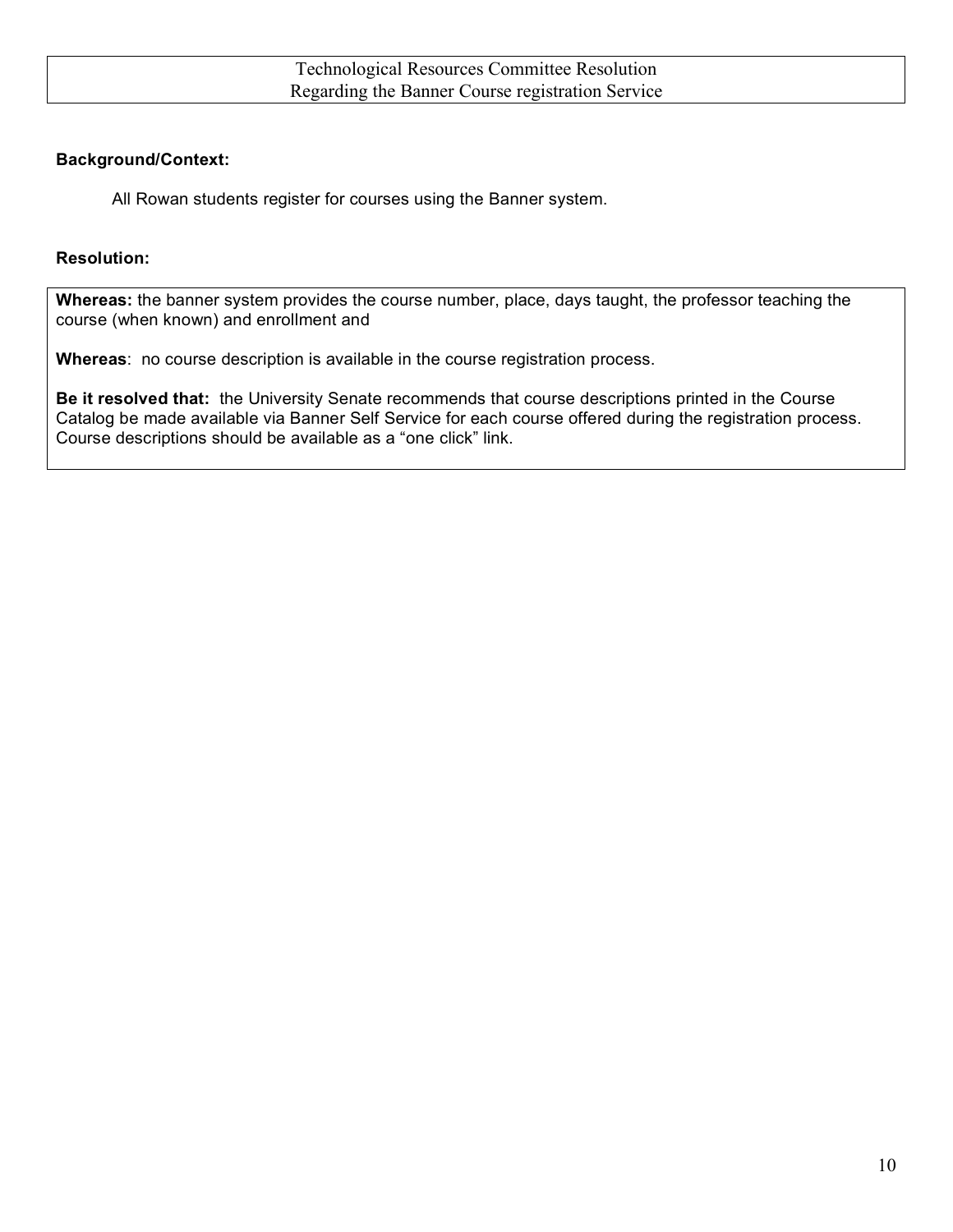- Whereas tragedy struck the Rowan University Campus and the Farrell family;
- Whereas the Rowan University Counseling Office has been recruiting and training volunteers from across campus in crisis intervention techniques since 2000;
- Whereas the Crisis Intervention Response Team (CIRT) reached out to groups directly involved with Donnie Farrell including his classmates, professors and friends as well as the campus as a whole;
- Whereas, in the wake of this tragedy, the Counseling Center staff has been working around the clock providing help to students in need.

May it therefore be resolved

**That the Rowan University Senate commends the Counseling Center staff and the Rowan** University CIRT team for their outstanding effort and hard work in the aftermath of this tragedy.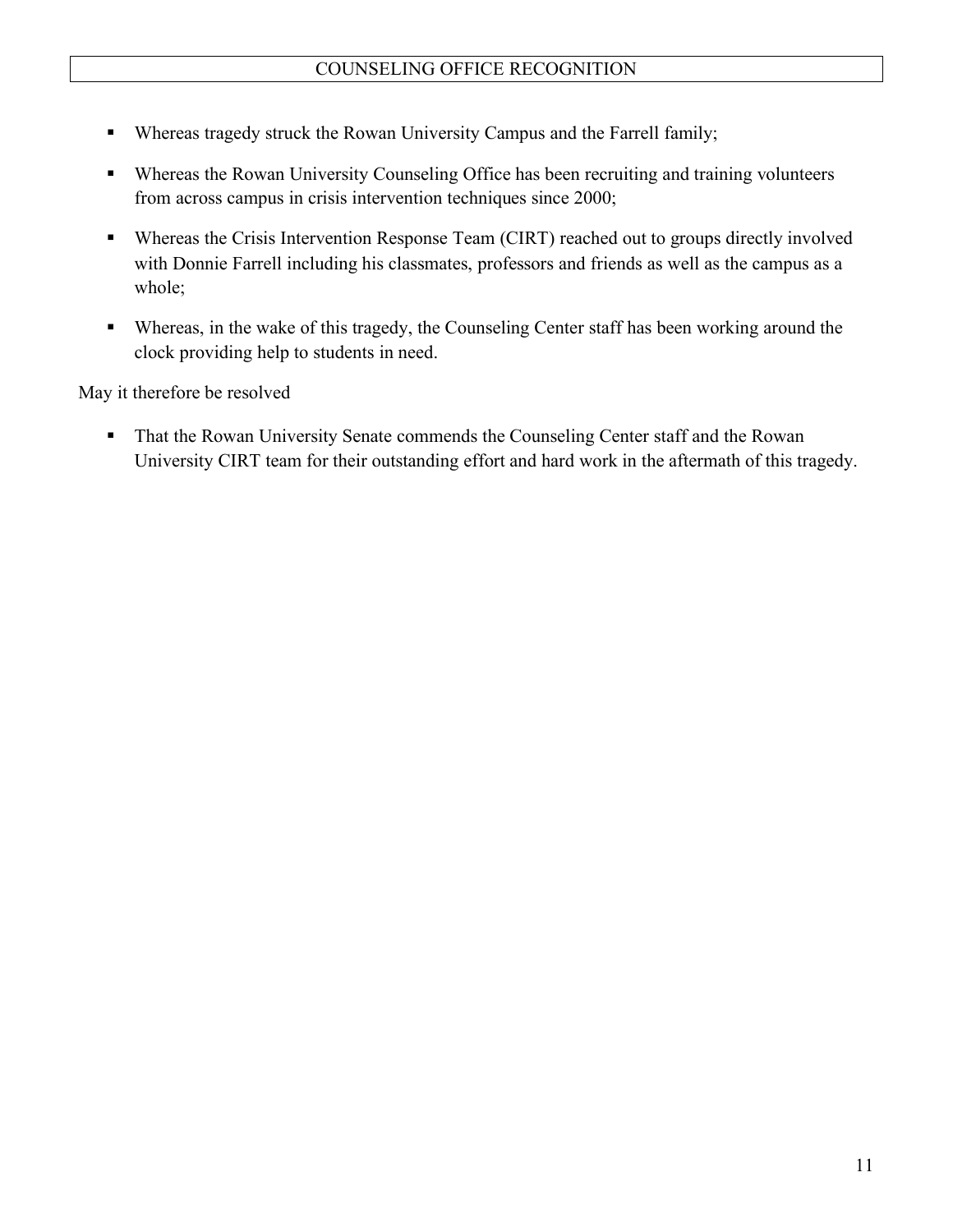# **Resolution to Alter the Function of "Professor's Permission To Override A Closed Course" Form** Draft of November 19, 2007

**WHEREAS**, unknown to many faculty, an override form not only serves to allow course caps to be waived, it also serves as a prerequisite waiver form, overriding any and all prerequisites that the student may not have met.

**BE IT RESOLVED**, the "Professor's Permission To Override A Closed Course" form shall serve only to allow students to get into a closed section. It shall not also serve as a "Prerequisite Waiver" form.